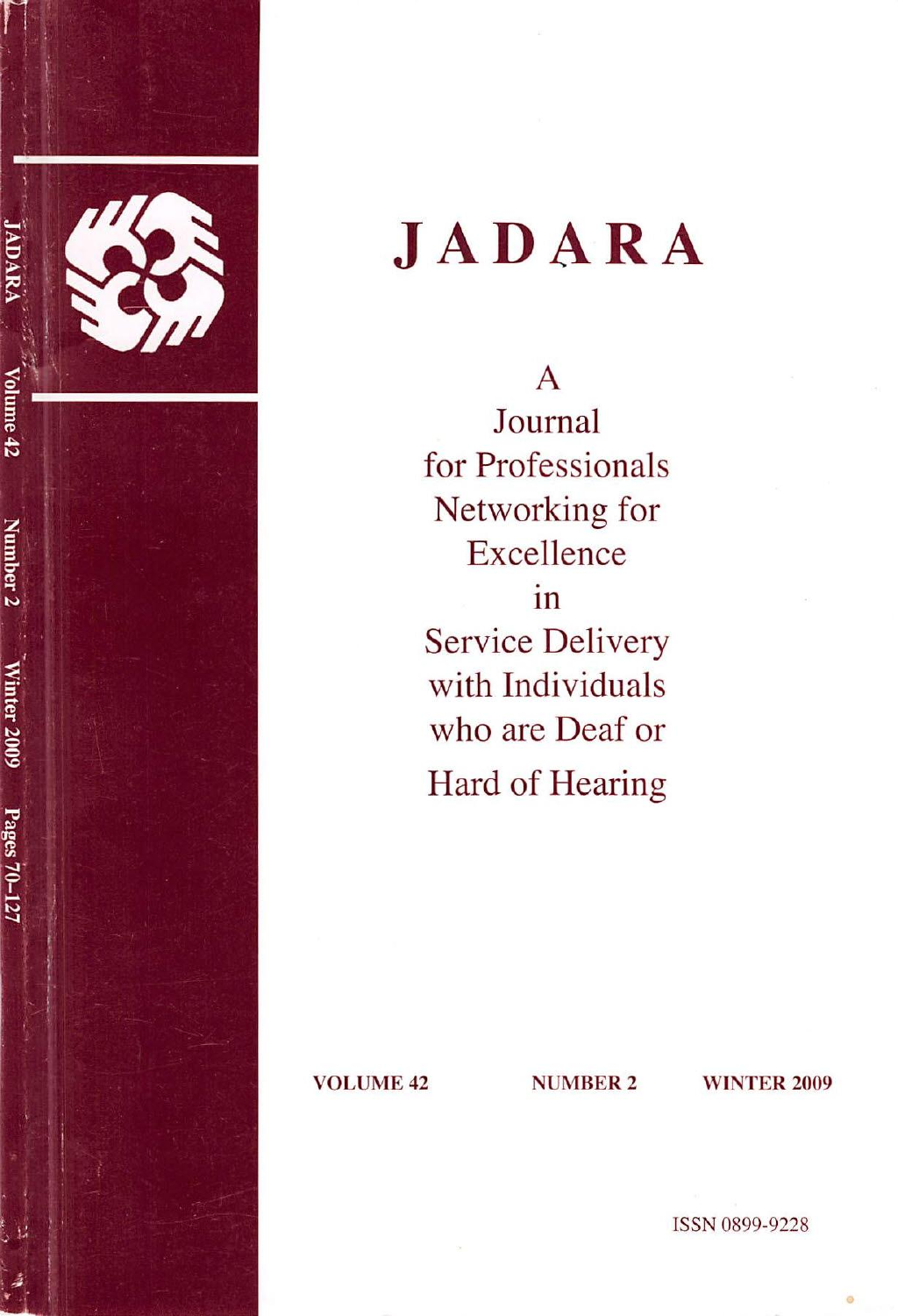## **JADARA**

The official publication of ADARA

An Organization for Professionals Networking for Excellence in Service Delivery with Individuals who are Deaf or Hard of Hearing

Co-Editors David M. Feldman, Macon State University Gabriel Lomas, University of Houston-Clear Lake

## Editorial Review Board

Nancy Eldredge Tucson, AZ

Yvette Getch University of Georgia

Irene Leigh Gallaudet University

Carlotta Lockmiller East Central University

Greg Long Northern Illinois University

Nancy Castle Northern Illinois University

Steven R. Sligar East Carolina University

Russell Rosen Columbia University

John Schroedel University of Arkansas

Myra Taff-Watson University of Arkansas

Raymond Trybus California School of Professional Psychology

McCay Vernon South Ponte Vedra Beach, FL

Amatzia Weisel Tel Aviv University